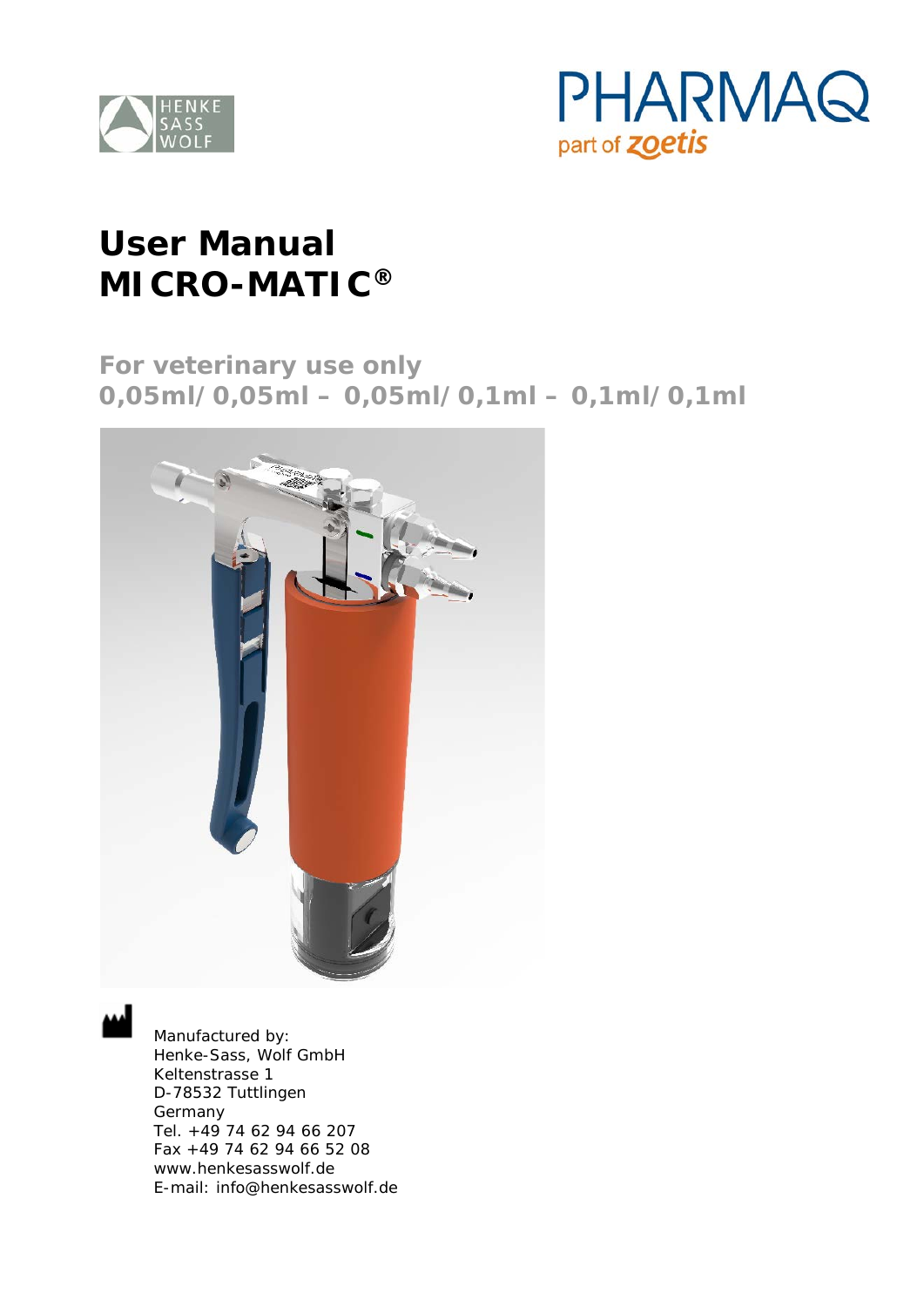

## **IMPORTANT SAFETY HINTS**

CAUTION! Double pole / neutral fusing! NCAUTION! Danger from batteries!

- $\triangle$  Battery is non-rechargeable!
- $\triangle$  Electronical counter / handle must not be boiled for disinfection!
- $\triangle$  Syringe is operated with a needle. Always use needle guard to avoid self-injection!

Do not expose the battery to temperatures higher than 50°C. It may explode and release hazardous substances.

Do not throw the battery into water. It may leak and release hazardous substances.

Do not throw the battery into an open fire. It may explode and release hazardous substances.



Do not dispose the battery in a waste bin, but return it to a collection point for batteries. (2012/19/EU WEEE)



The battery can be recycled.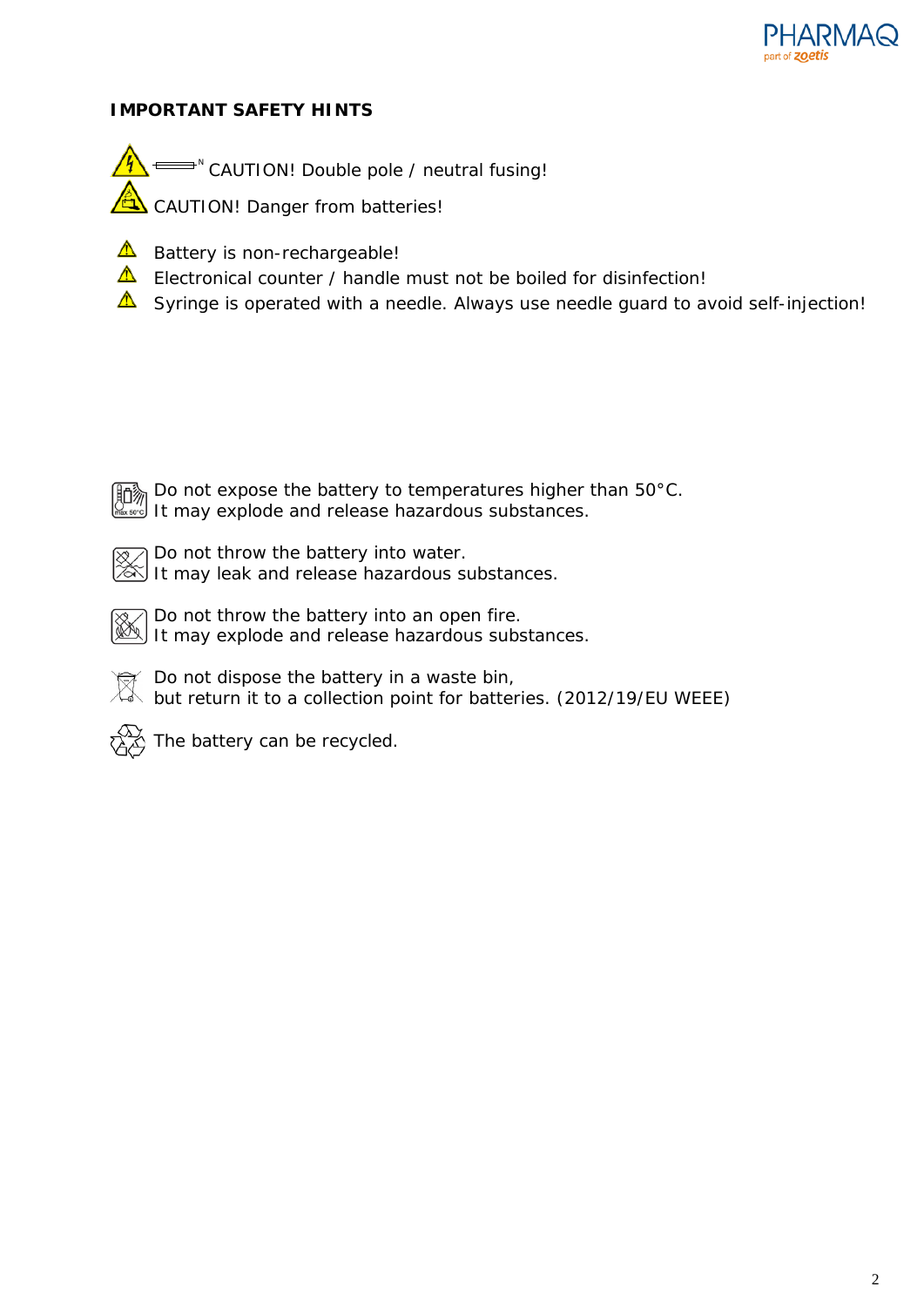

# **TABLE OF CONTENTS**

| 9. Dismounting / changing the piston gaskets / cleaning the valves7 |  |
|---------------------------------------------------------------------|--|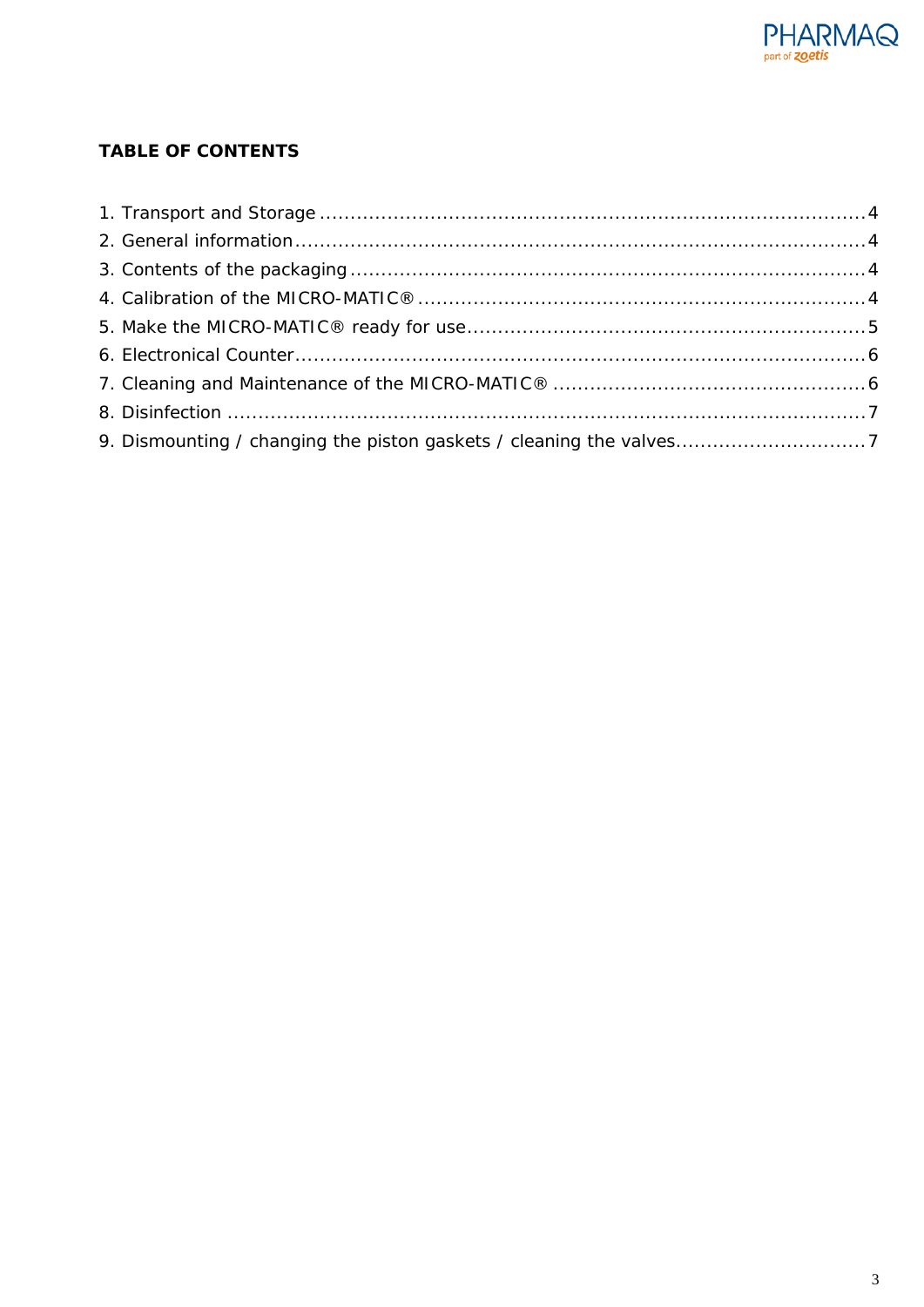

## <span id="page-3-0"></span>**1. Transport and Storage**

Protect the product against external forces during transport (e.g. impact, stroke). Check the MICRO-MATIC® on transport damages before use. Transport and/or store the MICRO-MATIC® in its original packaging. Store the MICRO-MATIC® protected against sunlight. Do not store the display and battery of the electronical counter at temperatures lower than -20°C or higher than +50°C. Never store the MICRO-MATIC® at wet or moist conditions (e.g. directly after using or cleaning).

# <span id="page-3-1"></span>**2. General information**

The MICRO-MATIC® was developed for fixed dosed injection of smallest dosages with up to two different fish drugs. It is available in three different fixed dosage combinations: 0.05ml/0.05ml, 0.05ml/0.1ml, 0.1ml/0.1ml. The syringe consists of the following parts:

- A) Handle
- B) Lever
- C) Venting screws
- D) Tubing attachments
- E) Electronical counter with reset function
- 



The ergonomic user-friendly design as well as all high-strength materials which were used during production assure a fatigue-proof use as well as an extremely long life of your MICRO-MATIC®.

It is essential that the syringe is cleaned and disinfected before each use. Please follow the manufacturers' recommendations with any cleaning or disinfectant solutions used.

# <span id="page-3-2"></span>**3. Contents of the packaging**

- a) MICRO-MATIC® syringe
- b) Needle Guard
- c) Battery
- d) Spare part set (gaskets, springs, valves, screws)

## <span id="page-3-3"></span>**4. Calibration of the MICRO-MATIC®**

The MICRO-MATIC® syringe is fixed dosed. To adapt the syringe to environmental factors (e.g. temperature or altitude) and the viscosity of the administered product you can calibrate the dosing quantity within approx.  $\pm$  10% (see under point 5). This step needs to be taken only once, provided that the syringe is used inside the same environment and with the same product for the entire period of use.

The calibration needs to take place before using the syringe for the first time. It can be done with clean fresh water or vaccine.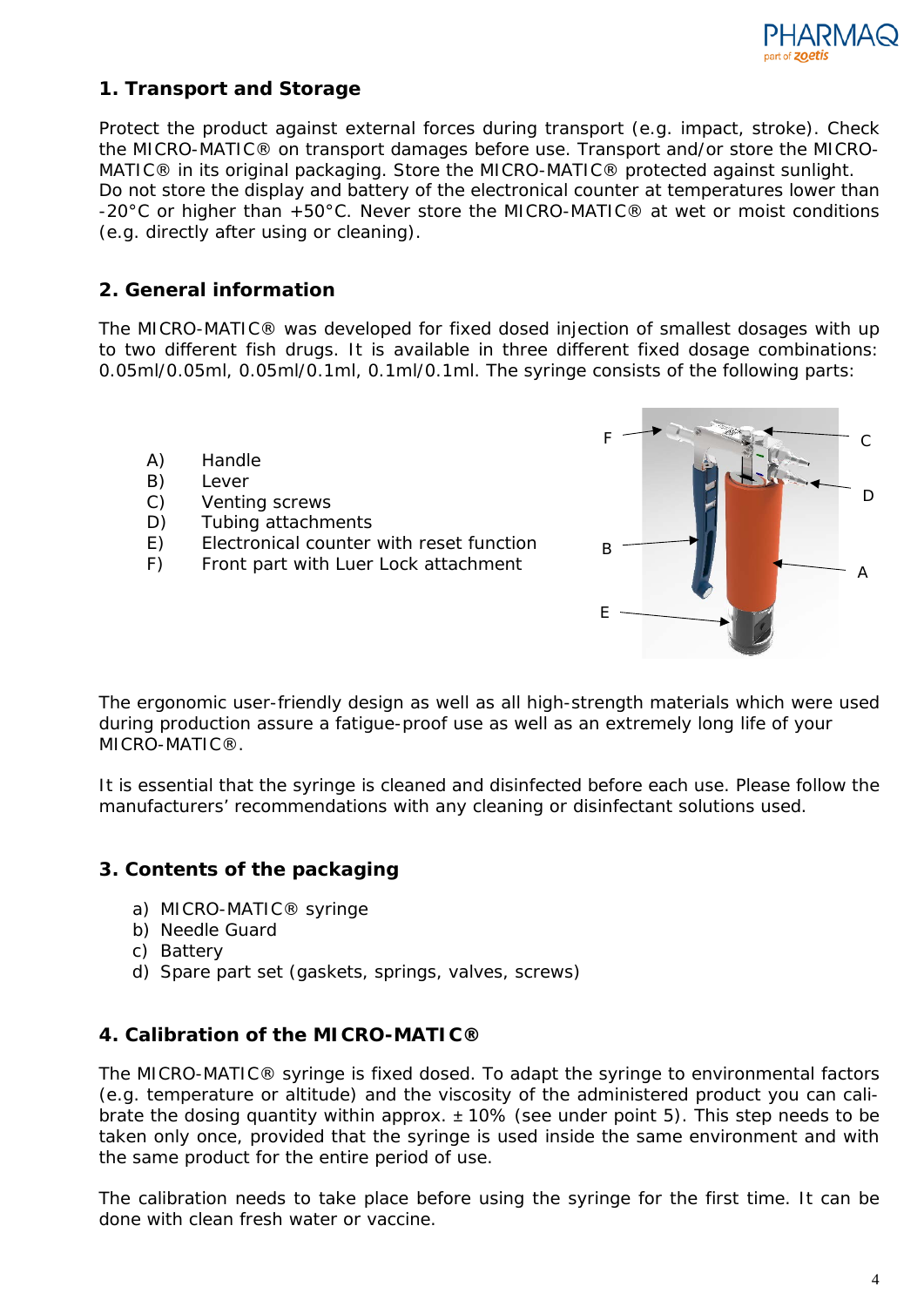

## <span id="page-4-0"></span>**5. Make the MICRO-MATIC® ready for use**

#### I. MOUNT THE TUBES

- 1. Fix the tubes onto the tubing attachments (for tubes with inner diameter 3 mm).
- 2. Put the vaccine bag on a higher situated place than the syringe to guarantee movement / suction of the vaccine, but not higher than 0.8 m above the syringe.

#### II. PRIME THE SYRINGE

- 1. Fix the first tube onto the tubing attachment.
- 2. Push lever.
- 3. Unscrew venting screw (C).
- 4. Squeeze the water or vaccine bag respectively the tube and push the medicament into the piston bay.
- 5. Leave the air venting screws open until the water or vaccine spills out of the opening of the venting screw.
- 6. Lock the venting screw firmly.
- 7. Activate the lever and check if the drug leaks.
- 8. Proceed the same way with the second tube.

### III. FIT THE NEEDLE

- 1. Insert needle onto Luer-Lock fitting and secure the needle clockwise.
- 2. Remove protective cover (if using single use needles).
- 3. Fix needle guard onto Luer-Lock attachment to avoid self-injection.

#### IV. CALIBRATION

- 1. Only necessary when using the syringe for the first time.
- 2. Start with the first tube while blocking the second.
- 3. Measure / weigh the product outcome per stroke with a tube / precision scale.
- 4. If the preconfigured dosing matches your requirements, no further action is required. If any adjustment is necessary, please proceed with the next step.
- 5. Turn handle clockwise and take it off.
- 6. Take a pointed object and stick it into the above marked holes on the calibration screws. Start turning the screws clockwise or counter-clockwise to decrease or increase the calibrated dosing.
- 7. Measure / weigh the new product outcome and repeat above steps until you have the desired dosing.
- 8. Proceed the same way with the second tube.

#### V. APPLICATION

- 1. Push the lever and release it for absorbing the drug and applying the dose.
- 2. If the syringe does not absorb, the valves will have to be cleaned or changed.
- 3. If there are air bubbles in the tube, the priming procedure (II.) has to be repeated until no more air bubbles can be seen in the tube.

It is recommended to lubricate all gaskets prior to / after each day of use!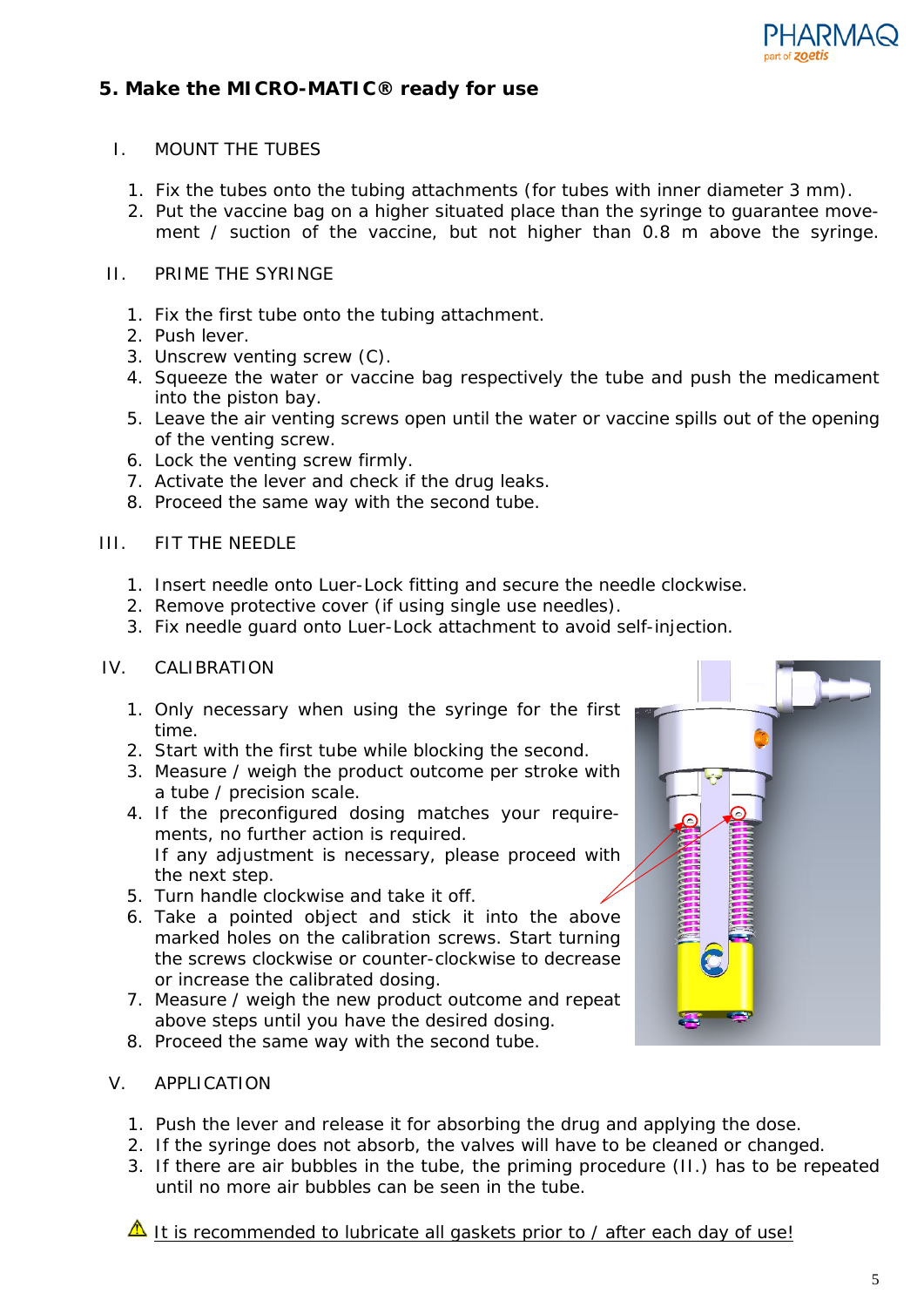

# <span id="page-5-0"></span>**6. Electronical Counter**

I. OPERATING

To activate the display of the electronical counter push display button once. The display will turn back off again after 2 seconds to save battery. When pushing the display button once you will get to the day counter. When pushing the display button twice you will get to the total counter. When pushing the display button three times you will get to the service counter.

- 1. Day Counter:
	- Range  $0 99.999.999$
	- Resettable (push and hold the display button for 3 seconds)
	- If the display button is pressed longer than 10 seconds, the counter is restored (deleted day counter reading will be shown again)
	- Max. record of shots per second: 3
- 2. Total Counter:
	- Range 0 99.999.999
	- Permanent / non-resettable
- 3. Service Counter:
	- Range  $1.000.000 0$  (counting backwards)
	- Resettable (push and hold the display button and the trigger for 3 seconds)
	- If counter reaches 0, display shows "service due"

If the display shows "Battery low" when turned on, you should exchange the battery immediately! Otherwise, counting function is not guaranteed any longer!

- II. EXCHANGE OF BATTERY
	- 1. Before exchanging the battery please make sure that the syringe is dried.
	- 2. Open the bottom cap of the counter by inserting a screwdriver into one of the two holes at the edge and levering the cap off.
	- 3. Release battery holder and take battery out.
	- 4. Insert new battery.
	- 5. Lubricate the gaskets of the bottom cap and attach it back onto the counter. Lubrication helps to keep the housing watertight. We recommend food grade oil such as olive oil.

## <span id="page-5-1"></span>**7. Cleaning and Maintenance of the MICRO-MATIC®**

For internal and external cleaning, a mixture of common detergent (pH-value  $\leq$  5) and clean, warm and demineralized water should be used. Additionally or as an alternative to the detergent, Isopropanol with max. 70% concentration can be added to the mixture for disinfection purposes.

For external cleaning wash and flush the device carefully with the described mixture. For internal cleaning it is recommended to completely disassemble the syringe and to clean all parts with the described mixture.

After finishing the above described cleaning procedure it is important to flush the syringe with clean, warm and demineralized water to get all remains out of the syringe. Externally, the syringe should also be flushed only with clean, warm water.

Dry the device after cleaning with a clean cloth and pump it dry.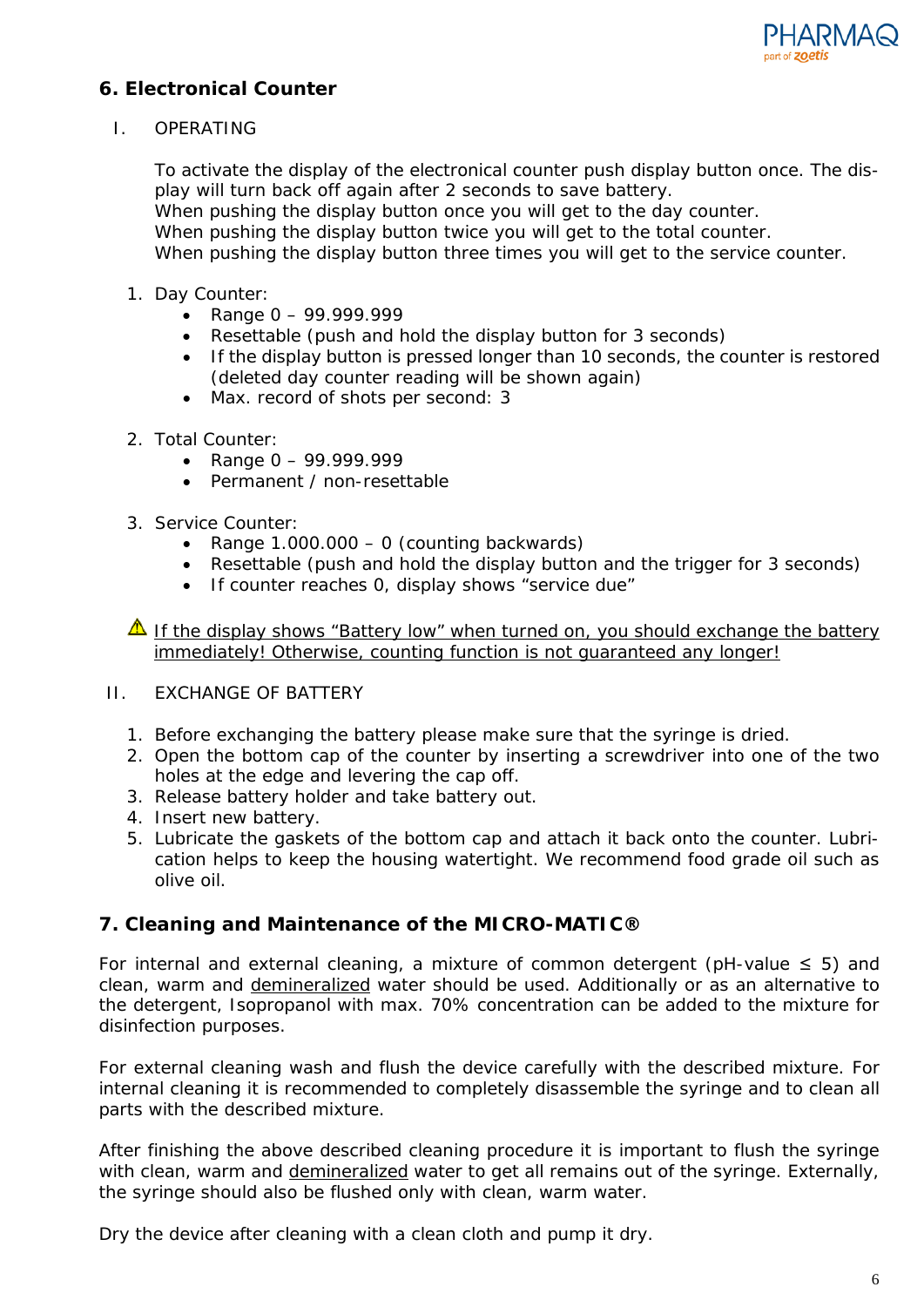

# <span id="page-6-0"></span>**8. Disinfection**

It is recommended to disinfect the MICRO-MATIC® and the needle after each use. For this, take off the handle and put the remaining parts of the syringe into a container with water. Boil the syringe without handle / electronical counter for up to 20 minutes! Ideally, the syringe is being boiled in a disassembled condition. At least the venting screws must be screwed out. After boiling, remove the syringe from the container, wrap cloth around it and pump it dry.

A Handle and electronical counter must not be boiled for disinfection!

# <span id="page-6-1"></span>**9. Dismounting / changing the piston gaskets / cleaning the valves**



I. DISMOUNTING

# II. CHANGING PISTON GASKETS

- 1. Remove the handle by turning counter-clockwise.
- 2. Release calibration screws by turning counter-clockwise.
- 3. Remove clamp rings at the connecting (blue) part between the two pistons rods.
- 4. Pull piston rods downwards and remove the whole unit (piston, piston rods, connecter, springs) from the syringe.
- 5. Remove old gaskets from the piston and replace with new gaskets from the spare part set.
- 6. Reassemble in reverse order.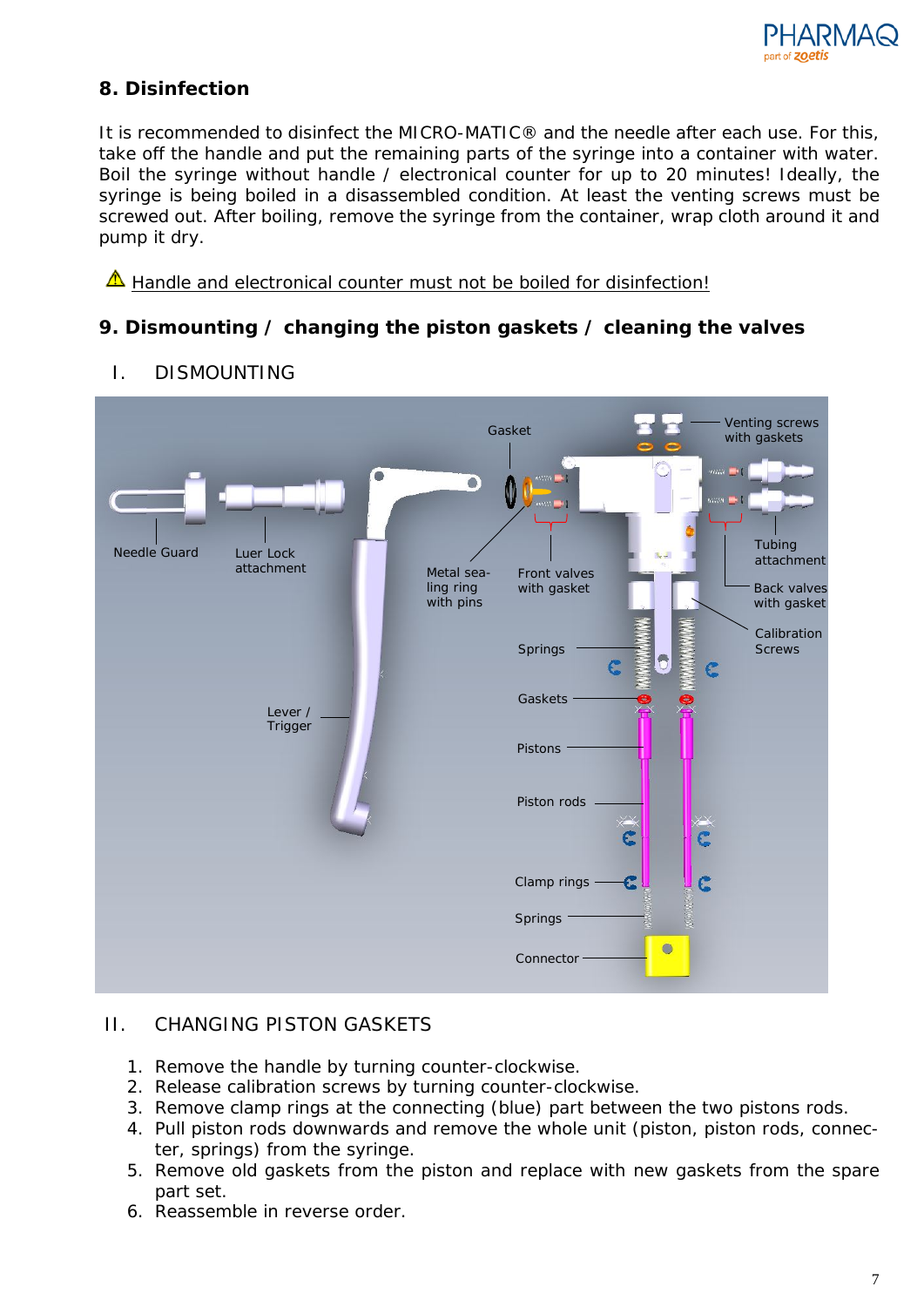

## III. CLEANING THE VALVES

## 1. Front valves

- Remove Luer-Lock attachment by turning counter-clockwise.
- Remove sealing ring.
- Take valves out by pulling gently.
- Clean and reassemble in reverse order.

#### 2. Back valves

- Remove tubing attachments by turning counter-clockwise.
- Take valves out by pulling gently.
- Clean and reassemble in reverse order.

, Änderungen in Technik und Design vorbehalten · Printed in Germany<br>· Subject to amendments in technology and design · Printed in Germany<br>· Sous réserve de modifications dans le design et la technique · Printed in Germany<br> © copyright · Henke-Sass, Wolf GmbH · 83000XXXXX -05-17 · Reservado los derechos de modificaciones técnicas y de diseňo · Printed in Germany © copyright · Henke-Sass, Wolf GmbH · 83000XXXXX -05-17 · Sous réserve de modifications dans le design et la technique · Printed in Germany© copyright · Henke-Sass, Wolf GmbH · 83000XXXXXX -05-17 · Subject to amendments in technology and design · Printed in Germany © copyright · Henke-Sass, Wolf GmbH · 83000XXXXX-05-17 · Änderungen in Technik und Design vorbehalten · Printed in Germany 82000XXXXX0517 - Än 3000XXXXX0517 - St<br>82000XXXXX0517 - St<br>82000XXXXX0517 - St<br>82000XXXXX0517 - St  $f$  GmbH<br> $f$  GmbH<br> $f$  GmbH<br> $f$  GmbH  $\begin{array}{c} 14.7 \\ 24.7 \\ 34.7 \\ 45.7 \\ 56.7 \\ 68.7 \\ 69.7 \\ 69.7 \\ 69.7 \\ 69.7 \\ 69.7 \\ 69.7 \\ 69.7 \\ 69.7 \\ 69.7 \\ 69.7 \\ 69.7 \\ 69.7 \\ 69.7 \\ 69.7 \\ 69.7 \\ 69.7 \\ 69.7 \\ 69.7 \\ 69.7 \\ 69.7 \\ 69.7 \\ 69.7 \\ 69.7 \\ 69.7 \\ 69.7 \\ 69.7 \\ 69.7 \\ 69.7 \\ 69.7 \\ 69$ Henke-Sass, V<br>Henke-Sass, V<br>Henke-Sass, V<br>Henke-Sass, V @copyright · H<br>@copyright · H<br>@copyright · H<br>@copyright · H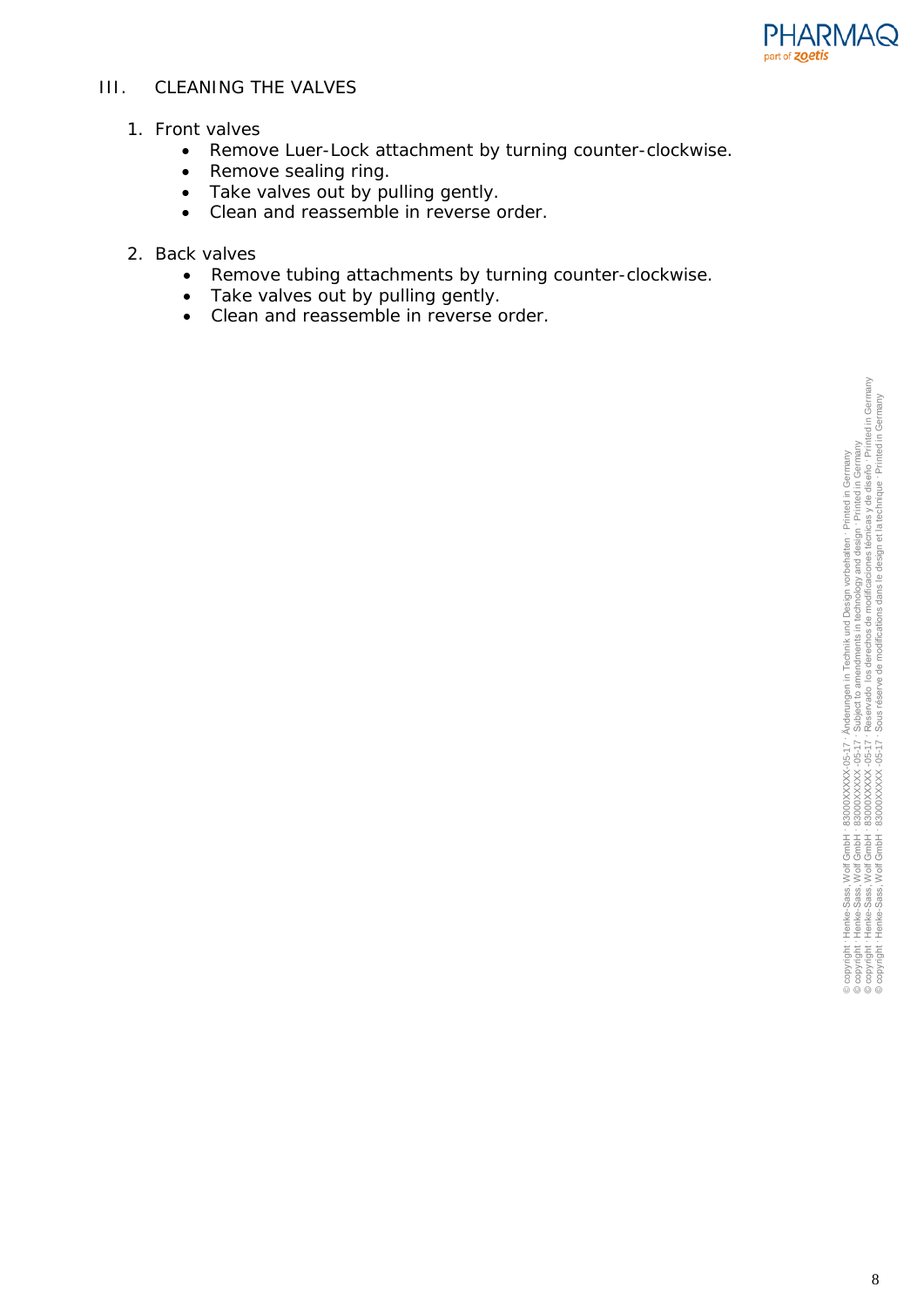

## **INSTRUCCIONES DE SEGURIDAD IMPORTANTES**

N ATENCION! Bipolar / fusión neutral! ATENCION! Peligro de baterías!

- $\triangle$  Batería no puede cargarse!
- **A** Contador electrónico / mango no puede hervirse para desinfección!
- $\Lambda$ Jeringa se usa con aguja. Siempre usar guarda de aguja para evitar autoinyección!



No exponer la batería a temperaturas de más de 50°C. Puede explotar y liberar substancias peligrosas.

7 No tirar la batería en el agua.  $\widetilde{\mathbb{S}}$  Puede salirse y liberar substancias peligrosas.

No tirar la batería en el fuego. Puede explotar y liberar substancias peligrosas.

No tirar la batería en la basura,

sino urar la pateria en la pasara.<br>A sino volverla a un punto de recogida para baterías. (2012/19/EU WEEE)



y<br>9 La batería puede reciclarse.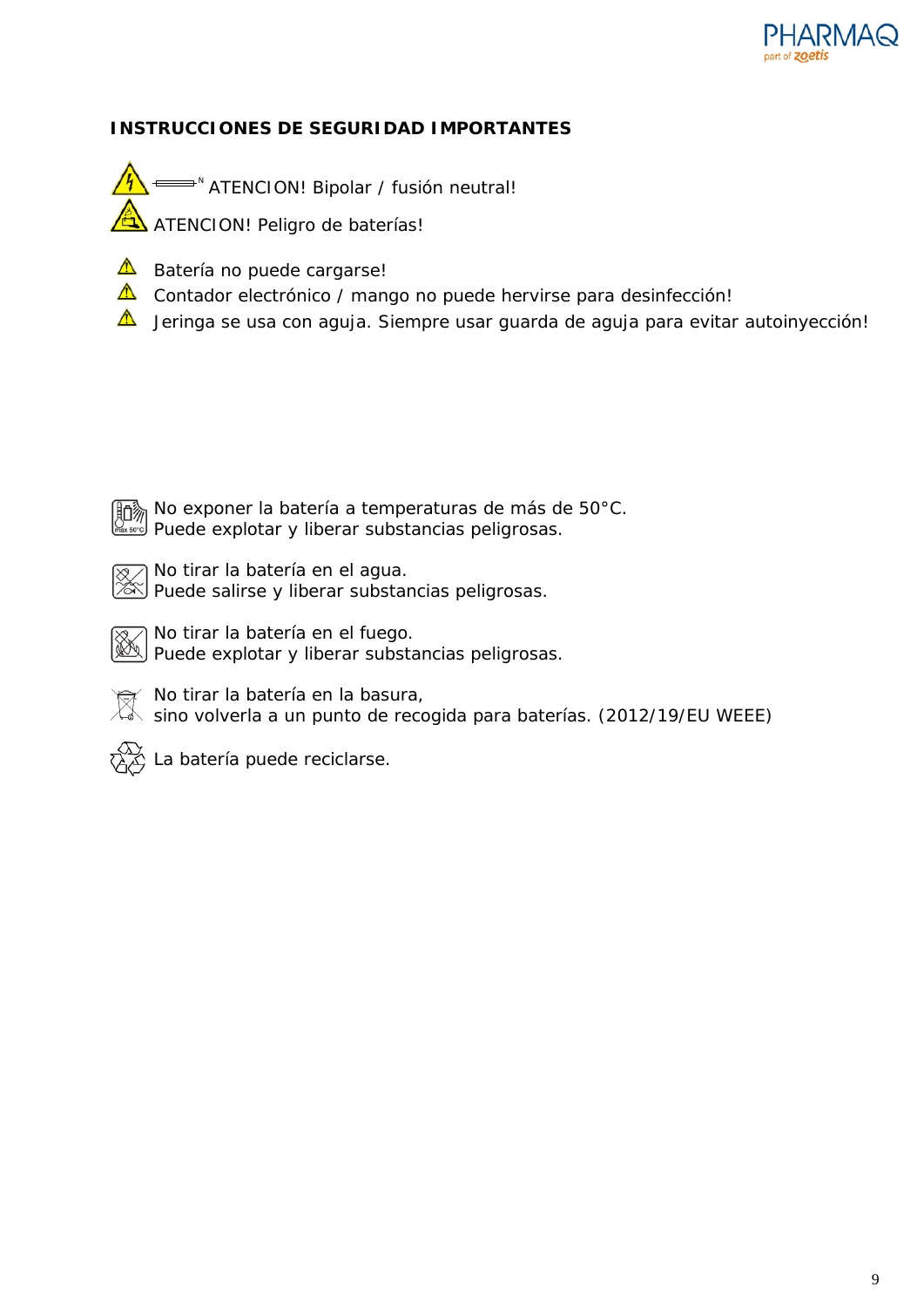

# **INDICE**

| 9. Desmontaje / cambiar las juntas del pistón / limpiar las válvulas  14 |  |
|--------------------------------------------------------------------------|--|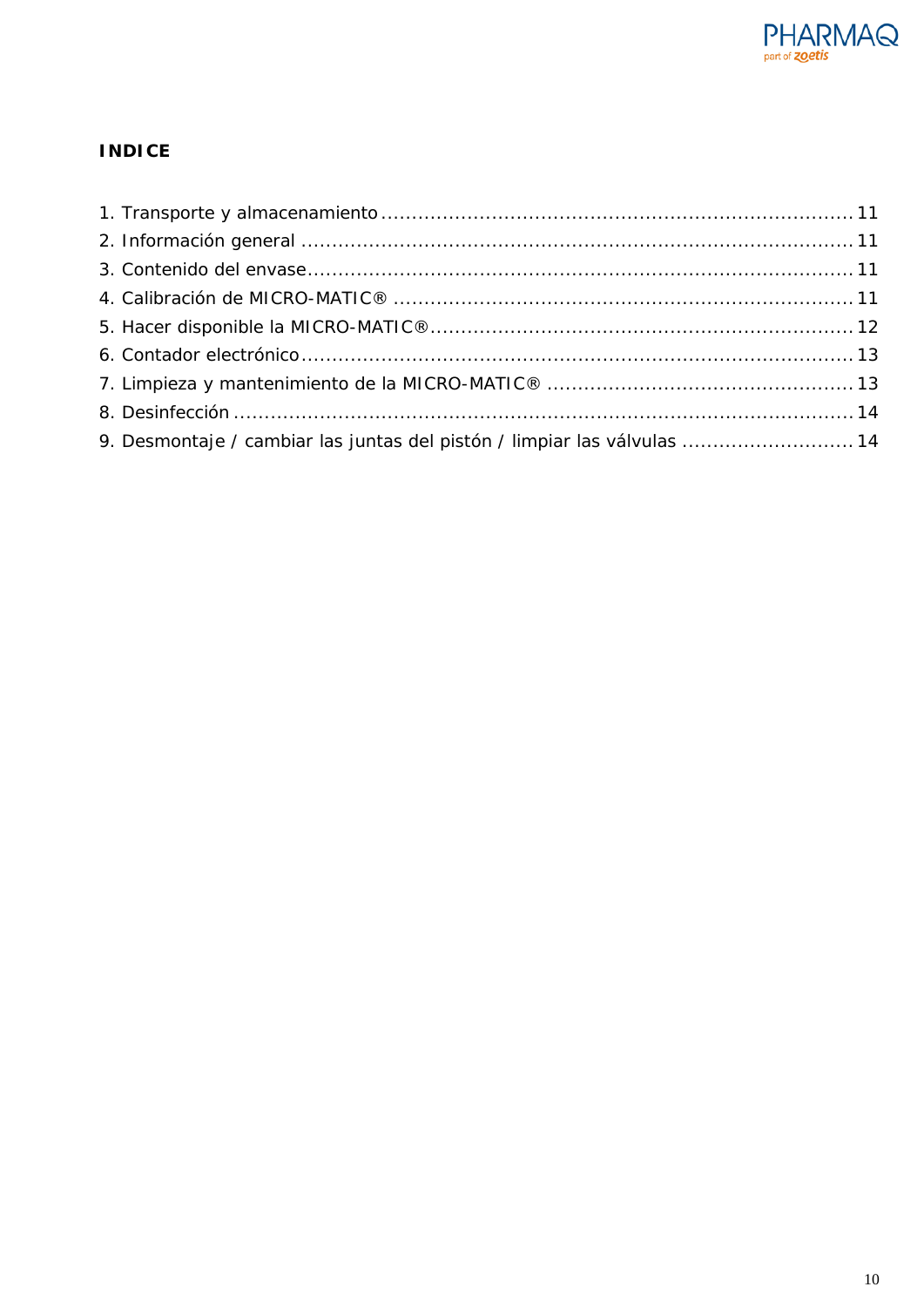

# <span id="page-10-0"></span>**1. Transporte y almacenamiento**

Proteger el producto contra fuerzas externas durante el transporte (por ejemplo choque). Examinar si la MICRO-MATIC® tiene daňos de transporte antes de usarla. Transportar y/o almacenar la MICRO-MATIC® en su embalaje original. Almacenar la MICRO-MATIC® protegida contra luz solar.

No almacenar el display ni la batería del contador electrónico en temperaturas bajas -20°C o sobre +50°C. No almacenar la MICRO-MATIC® en sitios mojados o húmedos (directamente después uso o limpieza).

# <span id="page-10-1"></span>**2. Información general**

La MICRO-MATIC® se ha desarrollado para la inyección de dosis fijas para cantidades muy pequeňas para hasta dos medicamentos de pez diferentes. Disponible en tres combinaciónes diferentes de dosis fija: 0.05ml/0.05ml, 0.05ml/0.1ml, 0.1ml/0.1ml. La jeringa se compone de las piezas siguientes:

- A) Mango
- B) Palanca
- C) Tornillos de purga
- D) Conexión de tubo
- E) Contador electrónico con función de reset
- F) Parte delantera con Luer Lock  $\overline{A}$



El diseňo ergónomico y fácil de usar así como todos los materiales altamente resistentes que se usaron durante la producción garantizan una aplicación infatigable así como una duración extremadamente larga.

Es esencial limpiar e esterilizar la jeringa antes de cada utilización. Por favour seguir las recomendaciones del fabricante para la limpieza y desinfección.

## <span id="page-10-2"></span>**3. Contenido del envase**

- a) Jeringa MICRO-MATIC®
- b) Guarda de aguja
- c) Batería
- d) Juego des piezas de recambio (juntas, resortes, válvula, tornillos)

## <span id="page-10-3"></span>**4. Calibración de la MICRO-MATIC®**

La jeringa MICRO-MATIC® es de dosis fija. Para adaptar la jeringa a factores ambientales (temperatura o altitud) y la viscosidad del producto administrado, la cantidad de dosis puede calibrarse dentro de ± 10% (véase punto 5). Este paso solo puede hacerse una vez en el supuesto caso de que la jeringa es usada dentro del mismo ambiente y con el mismo producto para el periodo completo de uso.

La calibración tiene que hacerse antes de usar la jeringa por primera vez. Se puede ejecutar con agua limpia y fresca o con vacuna.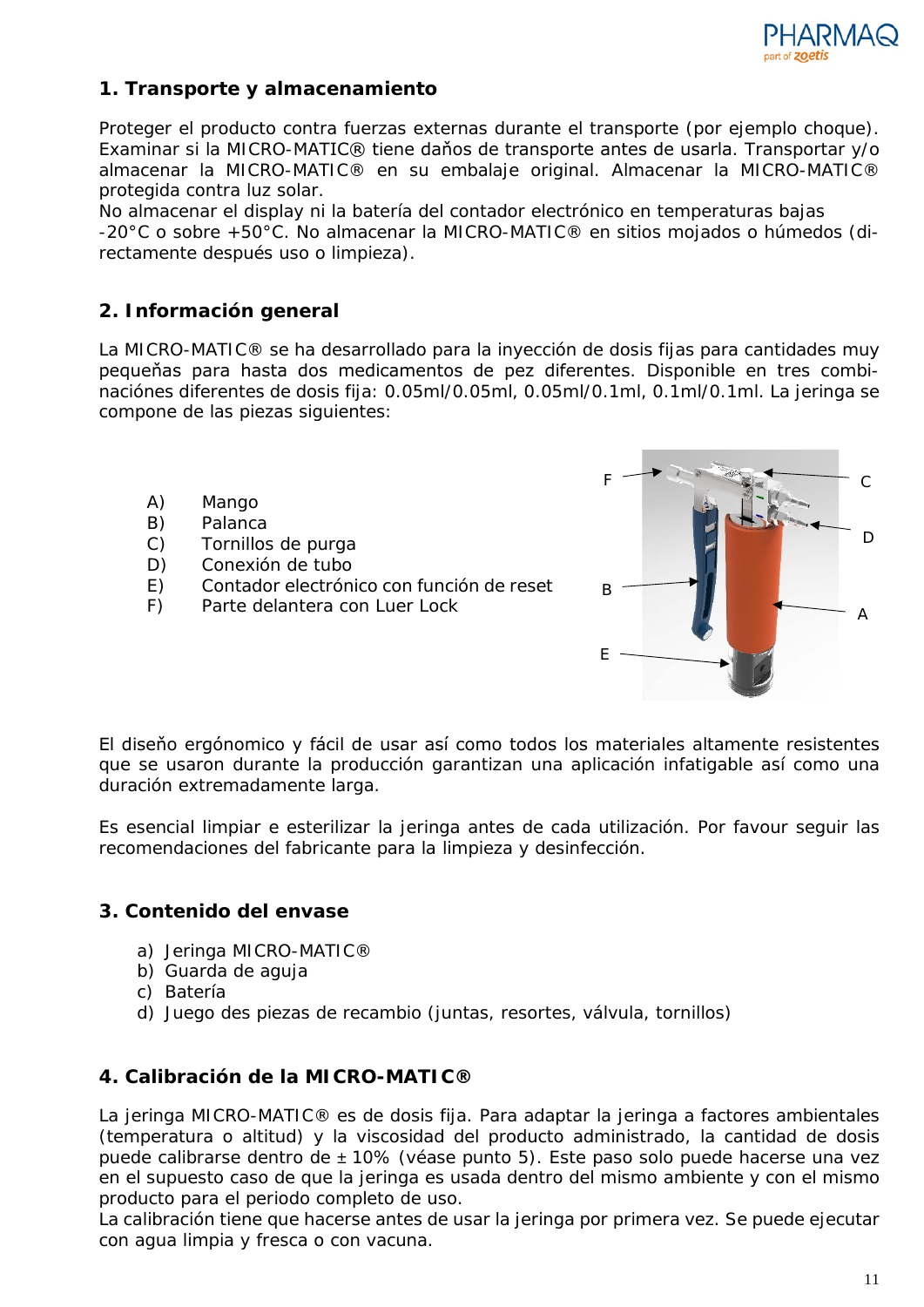

# <span id="page-11-0"></span>**5. Hacer disponible la MICRO-MATIC®**

## I. FIJAR LOS TUBOS

- 1. Fijar los tubos en las conexiones de tubo (para tubos con un diámetro de 3 mm).
- 2. Meter la bolsa con vacuna en un sitio más arriba que la jeringa para garantizar movimiento / aspiración de la vacuna, pero no más alta de 0.8 m encima de la jeringa.

## II. PREPARAR LA JERINGA

- 1. Fijar el primer tubo en la conexión de tubo.
- 2. Apretar la palanca.
- 3. Desatornillar el tornillo de purga (C).
- 4. Apretar la bolsa con agua o vacuna respectivamente el tubo y apretar el medicamento en la cámara de pistón.
- 5. Dejar los tornillos de purga abiertos hasta que el agua o la vacuna salgan de la apertura del tornillo de purga.
- 6. Cerrar el tornillo de purga firmemente.
- 7. Activar el palanco y examinar si el medicamento se sale.
- 8. Continuar de misma manera con el segundo tubo.

### III. FIJAR LA AGUJA

- 1. Meter aguja en la conexión Luer-Lock y fijar en sentido horario.
- 2. Quitar tapa protectora (si se usa agujas desechables).
- 3. Fijar guarda de aguja en la conexión Luer-Lock para evitar una autoinyección.

#### IV. CALIBRACIÒN

- 1. Sólo necesario cuando usando la jeringa por primera vez.
- 2. Empezar con el primer tubo durante bloquear el segundo.
- 3. Medir / pesar el resultado de producto por elevación con una báscula de precisión.
- 4. Si la dosificación predefinida cumple las expectativas, ninguna acción es requerida. Si un ajuste es necesario, continuar con el próximo paso.
- 5. Girar el mango en sentido horario y quitarlo.
- 6. Coger un objeto afilado y meterlo en los agujeros marcados en los tornillos de calibración. Empezar a girar los tornilllos en sentido horario o antihorario para reducir o aumentar la dosis calibrada.
- 7. Medir / pesar el nuevo resultado de producto y repetir los pasos de arriba hasta que tenga la dosis deseada.
- 8. Continuar de misma manera con el segundo tubo.

#### V. APLICACION

- 1. Apretar la palanca y dejarla para aspirar el medicamento y aplicar la dosis.
- 2. Si la jeringa no aspira, las válvulas tienen que limpiarse o cambiarse.
- 3. Si hay burbujas en el tubo, la procedura de preparación (II.) tiene que repetirse hasta que no haya más burbujas en el tubo.

Se recomienda lubrificar todas las juntas antes / después de cada día de uso!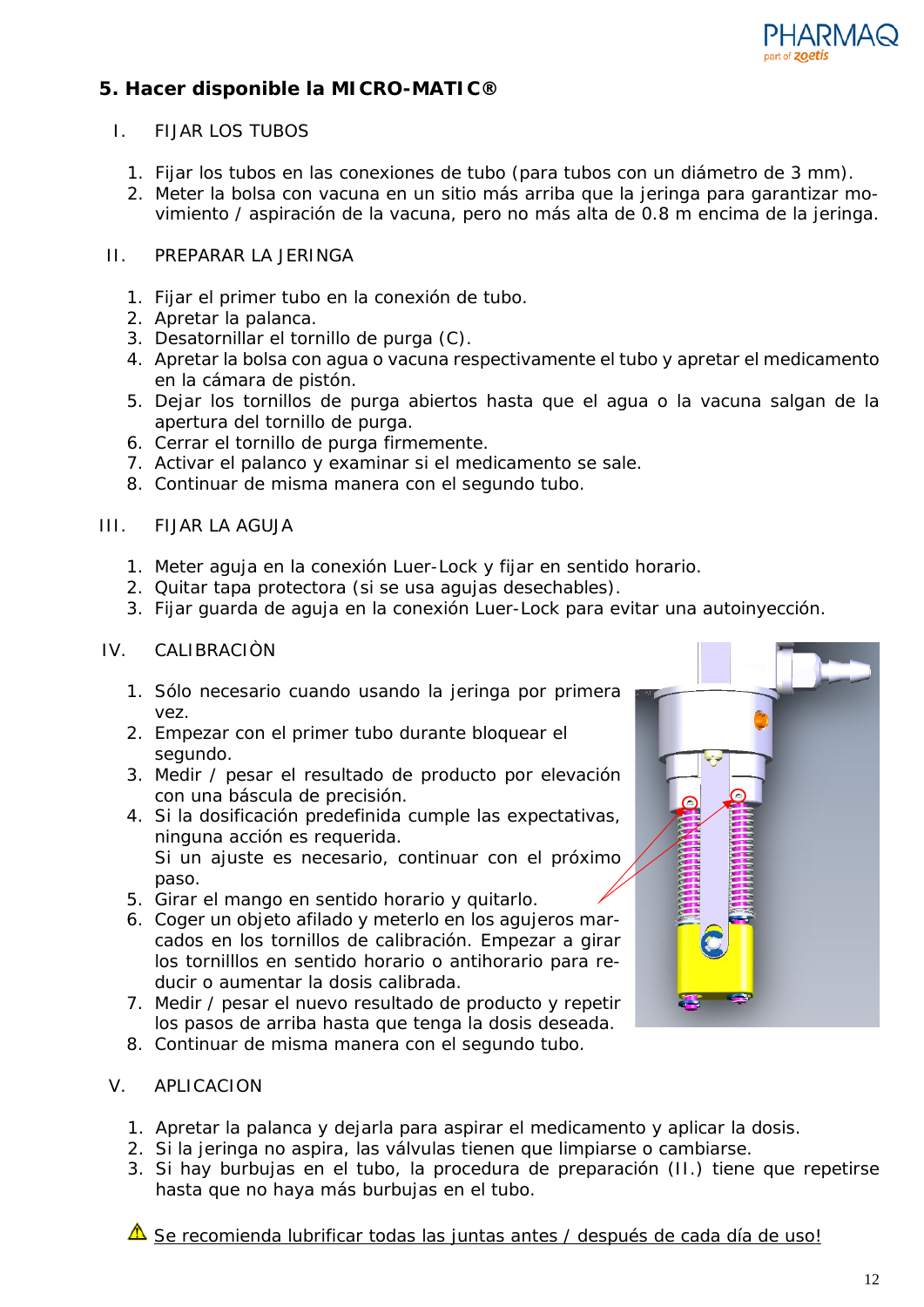

## <span id="page-12-0"></span>**6. Contador electrónico**

I. OPERACIÒN

Para activar el display del contador electrónico apretar el botón del display una vez. El display se apaga otra vez después de 2 segundos para ahorrar batería. Si se aprieta el botón una vez, se entrará en el contador diario.

Si se aprieta el botón dos veces, se entrará en el contador general.

Si se aprieta el botón tres veces, se entrará en el contador de servicio.

- 1. Contador diario:
	- Alcance  $0 99.999.999$
	- Reset posible (apretar y mantener pulsado el botón de display durante 3 segundos)
	- Si se aprieta el botón de display más de 10 segundos, el contador se recupera (la lectura del contador eliminada se enseňa de nuevo)
	- Grabación máxima de disparos por segundo: 3
- 2. Contador general:
	- Alcance  $0 99.999.999$
	- Permanente / reset no es possible
- 3. Contador de servicio:
	- Alcance 1.000.000 0 (contando atrás)
	- Reset posible (apretar y mantener pulsado el botón del display y el disparador durante 3 segundos)
	- Si el contador llega a 0, el display enseňa "service due" (servicio técnico necesario).

Si el display enseña "Battery low" (batería floja) la batería tiene que cambiarse en seguida! Si no, la función de contador no es garantizada!

- II. CAMBIO DE BATERIA
	- 1. Antes de cambiar la batería, asegurarse de que la batería sea seca.
	- 2. Abrir la válvula inferior del contador en metiendo un destornillador en uno de los dos agujeros en el borde y sacar la tapa.
	- 3. Sacar soporte de batería y sacar batería.
	- 4. Meter nueva batería.
	- 5. Lubricar las juntas de la válvula inferior y remeterla en el contador. Lubricación ayuda a conservar la caja resistente al agua. Recomendamos aceite alimentario cómo aceite de oliva.

## <span id="page-12-1"></span>**7. Limpieza y mantenimiento de la MICRO-MATIC®**

Para la limpieza interna e externa se debería usar una mixtura de detergente habitual (valor pH ≤ 5) y agua limpia, caliente y desmineralizada. Adicionalmente o cómo alternativa al detergente se puede aňadir Isopropanol con una concentración de 70 % como máximo para objetivo de desinfección a la mixtura.

Para la limpieza externa enjuagar y lavar a fondo la jeringa con la mixtura descrita. Para la limpieza interna de la jeringa se recomienda desmontar la jeringa completamente y limpiar todas partes con la solución descrita.

Después haber acabado la limpieza arriba mencionada, es importante enjuagar la jeringa con agua limpia, caliente y desmineralizada para quitar todos residuos de la jeringa. La jeringa también debería enjuagarse de afuera con agua limplia y caliente.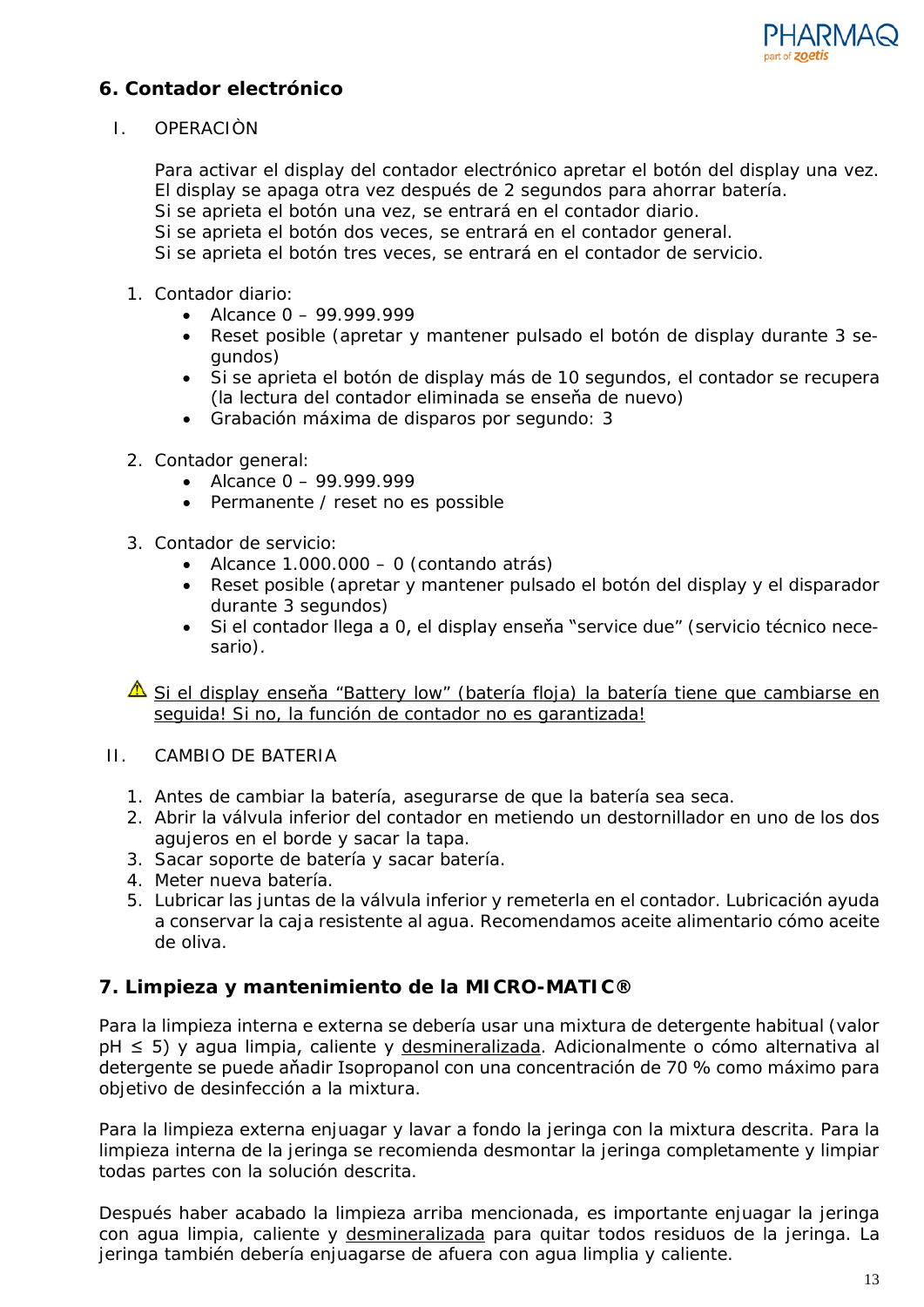

Secar la jeringa después la limpieza con un trapo limpio y inyectar en seco.

## <span id="page-13-0"></span>**8. Desinfección**

Se recomienda que la MICRO-MATIC® y la aguja se desinfecten después cada uso. Para eso, quitar el mango y meter las piezas restantes de la jeringa en un recipiente con agua. Hervir la jeringa sin mango / contador electrónico durante hasta 20 minutos! Idealmente la jeringa se hierve en estado desmontado. Por lo menos los tornillos de purga tienen que quitarse. Sacar la jeringa del recipiente, envolver en un trapo y inyectar en seco.

 $\triangle$  No hay que hervir ni el mango ni el contador eléctronico!

# <span id="page-13-1"></span>**9. Desmontaje / cambiar las juntas del pistón / limpiar las válvulas**



## I. DESMONTAJE

## II. CAMBIAR LAS JUNTAS DEL PISTON

- 1. Quitar el mango en girándolo en sentido antihorario.
- 2. Quitar tornillos de calibración en girándolos en sentido antihorario.
- 3. Quitar anillos de apriete de la parte de conexión (azul) entre los dos vástagos de pistón.
- 4. Tirar los vástagos de pistón hacia abajo y quitar todo el conjunto (pistón, vástagos de pistón, conector, resortes) de la jeringa.
- 5. Quitar las juntas viejas del pistón y sustituir por nuevas juntas del juego de piezas de recambio.
- 6. Ensamblar en orden inverso.